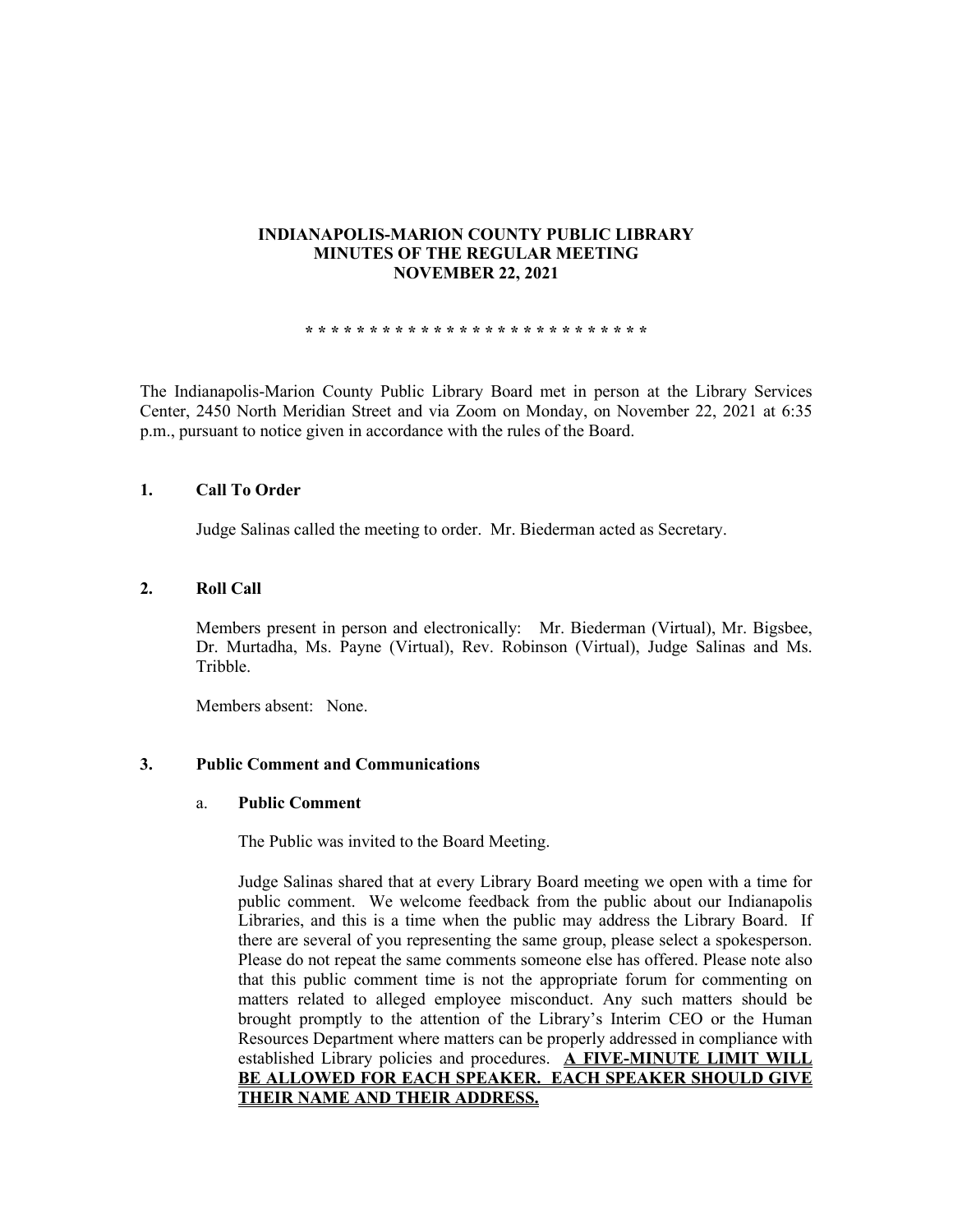There were no petitions to come before the Board.

#### b. **Dear CEO Letters and Responses**

Judge Salinas then asked for any comments received from patrons via the Library's website to be read at tonight's meeting.

There was one comment which was read to the Board as follows:

#### Thomas Scott

*I would like to see the library revisit their mask requirement. In visiting multiple branches throughout the system over the past few months, I have seen that the mask requirement only serves to place library employees in the situation of being "mask police." It seems as some branches and employees have decided that being "mask police" is not in their job description, while other employees and branches spend their entire time on the hunt for a mask that may have drooped below the nose a few centimeters. I have personally observed staff watching unmasked patrons enter and move about a building without a care. On the other end of the spectrum, I have witnessed staff yelling at patrons from across a room to put on a mask, calling security and even police on patrons not wearing a mask. As the vast majority of businesses in Marion County have moved to a simple recommendation, even those venues where individuals are in much closer proximity to each other (Lucas Oil Stadium) and I would ask that the library move to join these entities by removing the mask requirement for individuals at the library.* 

Judge Salinas confirmed with John Helling, the Interim Chief Executive Officer, that the Library is following CDC Guidelines for mask usage. The CDC recommends that individuals, regardless of vaccinated status, wear masks in areas of possible high community spread. Mr. Helling will ask Gregory Hill, the Interim Chief Public Services Officer, to look into this matter.

Mr. Helling confirmed that the Library won't be walking away from the mask requirement anytime soon.

c. **Correspondence** for the Board's general information was distributed.

### **4. Approval Of Minutes: Executive Session, Regular and Special Meetings**

### a. **Regular Meeting, October 25, 2021**

The minutes from the Regular Meeting held October 25, 2021 had been distributed to the Board.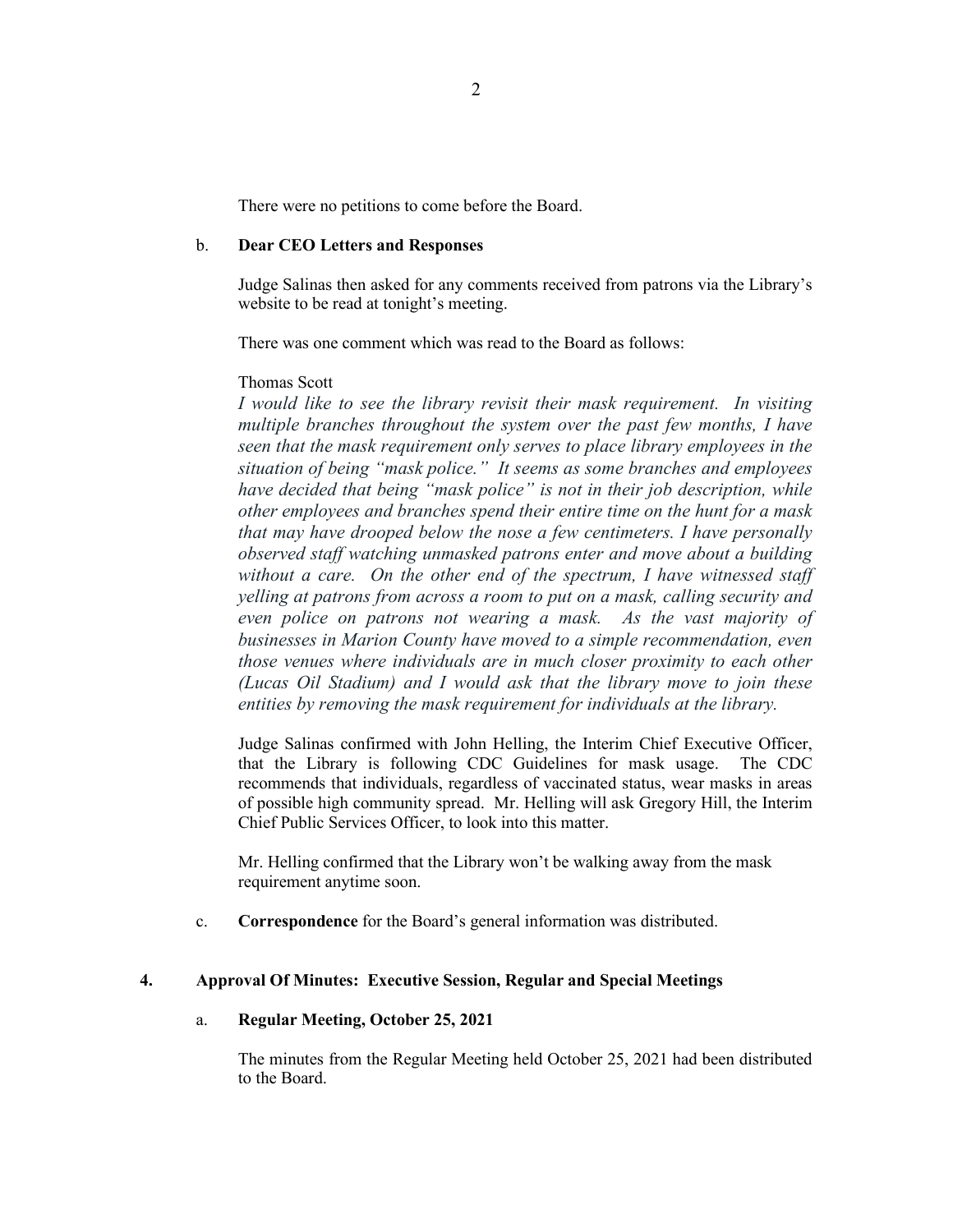The minutes were approved on the motion of Dr. Murtadha, seconded by Mr. Bigsbee, and the following roll call vote:

| Mr. Biederman $-$ Aye | $Rev. Robinson - Aye$ |
|-----------------------|-----------------------|
| Mr. Bigsbee $-$ Aye   | Judge Salinas – Aye   |
| $Dr.$ Murtadha $-Aye$ | $Ms.$ Tribble $-Aye$  |
| Ms. Payne – Aye       |                       |

## **COMMITTEE REPORTS**

### **5. Finance Committee (Patricia A. Payne, Chair; Raymond Biederman, Hope C. Tribble)**

#### a. **Report of the Treasurer – October 2021**

Carolyn Adams, Interim Chief Financial Officer, reviewed the Report of the Treasurer that had been distributed to the Board. The year-to-date Revenues are \$28.8 million. This is in line where we usually are since the Library receives a large influx of property taxes in December. Our Expenditures, year-to-date, are \$34.5 million, which is approximately 67% of our Budget.

Ms. Adams noted that the Library sold the old Eagle Branch property on Lowry Road and net proceeds from that sale totaled \$187,000.

She announced that there are no Budget anomalies at this point.

Ms. Payne made the motion, which was seconded by Dr. Murtadha, that the Report of the Treasurer be filed for audit.

The Report of the Treasurer was approved for filing for audit on the following roll call vote:

| Mr. Biederman $-$ Aye    | $Rev. Robinson - Aye$ |
|--------------------------|-----------------------|
| Mr. Bigsbee $-$ Aye      | Judge Salinas $-$ Aye |
| $Dr.$ Murtadha $-Aye$    | $Ms.$ Tribble $-$ Aye |
| $Ms. \text{Payne} - Aye$ |                       |

b. **Resolution 59 – 2021** (Establishment of American Rescue Plan Act (ARPA) Grant Fund)

Ms. Adams advised that this resolution establishes the American Rescue Plan Act Grant Fund.

In September 2021, the Library was notified that it would receive a sub-grant disbursed from the Indiana State Library as part of the ARPA which are federal funds. To comply with the State Board of Accounts directives to receive the grant money from the Indiana State Library, a separate grant fund titled "ARPA Grant Fund" must be established at the Library.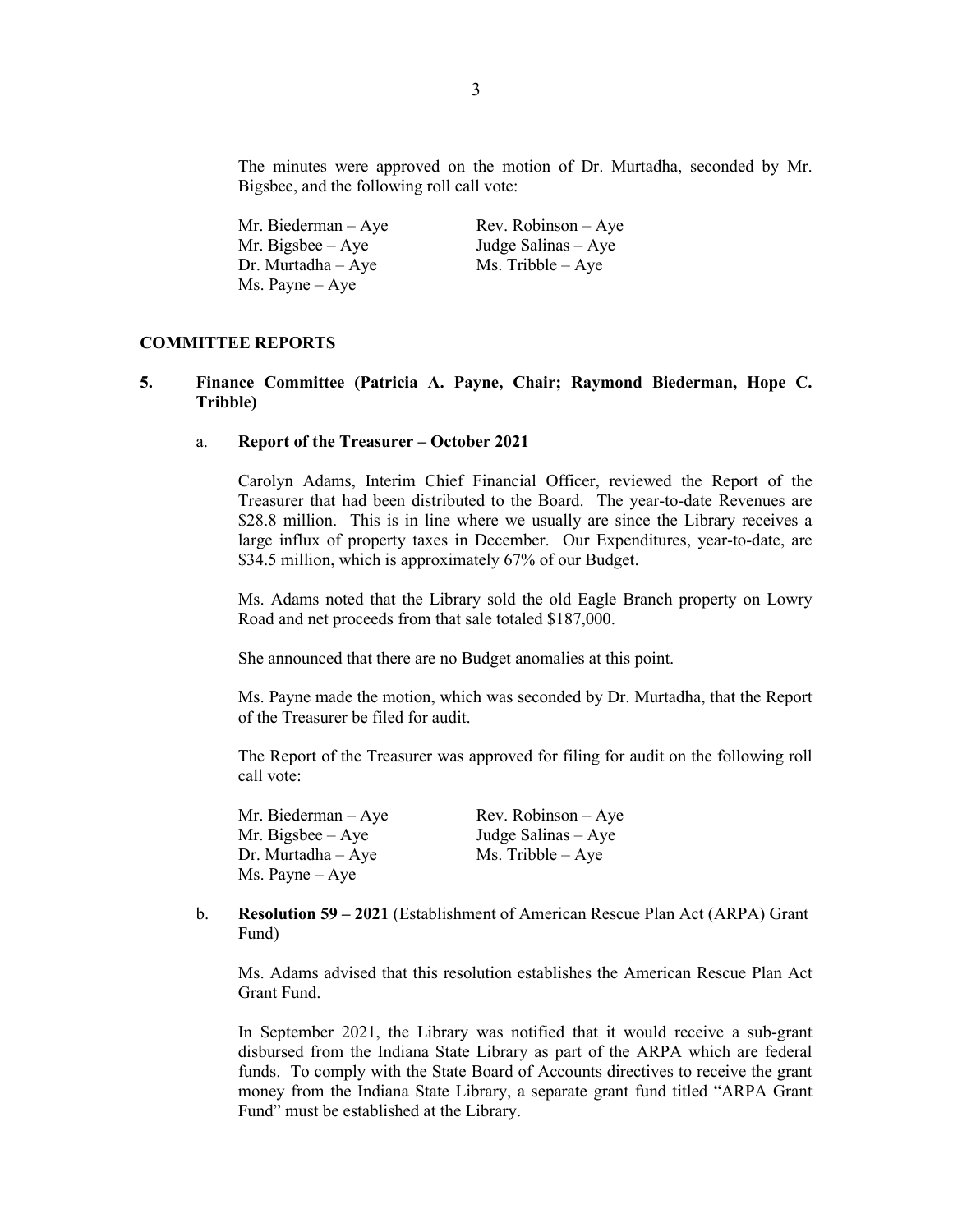After full discussion and careful consideration of Resolution 59 – 2021, the resolution was adopted on the motion of Mr. Biederman and seconded by Dr. Murtadha, to approve Resolution 59 – 2021, the Establishment of American Rescue Plan Act (ARPA) Grant Fund.

Resolution 59 – 2021 was approved on the following roll call vote:

| Mr. Biederman $-$ Aye    | Rev. Robinson $-$ Aye |
|--------------------------|-----------------------|
| Mr. Bigsbee $-$ Aye      | Judge Salinas – Aye   |
| $Dr.$ Murtadha $-$ Aye   | $Ms.$ Tribble $-$ Aye |
| $Ms. \text{Payne} - Aye$ |                       |

The resolution is appended to, and made a part of, these minutes.

c. **Resolution 60 – 2021** (Appropriation of American Rescue Plan Act (ARPA) Funds)

Ms. Adams noted that the Library will receive funding in the amount of \$26,050 as part of the American Rescue Plan Act (ARPA) via a sub-grant from the Indiana State Library. The fiscal impact of the grant funds is the opportunity for the Library to expand its technology programming with the use of tax dollars.

After full discussion and careful consideration of Resolution 60 – 2021, the resolution was adopted on the motion of Dr. Murtadha, and seconded by Mr. Bigsbee, to approve Resolution  $60 - 2021$ , the Appropriation of American Rescue Plan Act (ARPA) Funds.

*It was necessary for Ms. Payne to leave the meeting at this time.* 

Resolution 60 – 2021 was approved on the following roll call vote:

| Mr. Biederman – Aye | $Rev. Robinson - Aye$ |
|---------------------|-----------------------|
| Mr. Bigsbee $-$ Aye | Judge Salinas – Aye   |
| Dr. Murtadha – Aye  | Ms. Tribble $-$ Aye   |

The resolution is appended to, and made a part of, these minutes.

# **6. Diversity, Policy and Human Resources Committee (Hope C. Tribble, Chair; Curtis W. Bigsbee, Patricia A. Payne)**

Ms. Tribble shared information about the ongoing Climate Improvement Process being administered by Ice Miller LLC. She then introduced Myra Selby, a partner from Ice Miller, who is working with the Library on the Process.

Justice Selby addressed the Board via Zoom at this time. She said it was a pleasure to provide an update on Ice Miller's racial equity solutions work on the Climate Study for the Library. Justice Selby confirmed that the work is moving along. They've had cooperation across the board, both in their document request fulfillment, as well as the items they're working on now, which is the formation of the team of employees and others that begin as an internal team helping to inform us in the Climate Study and then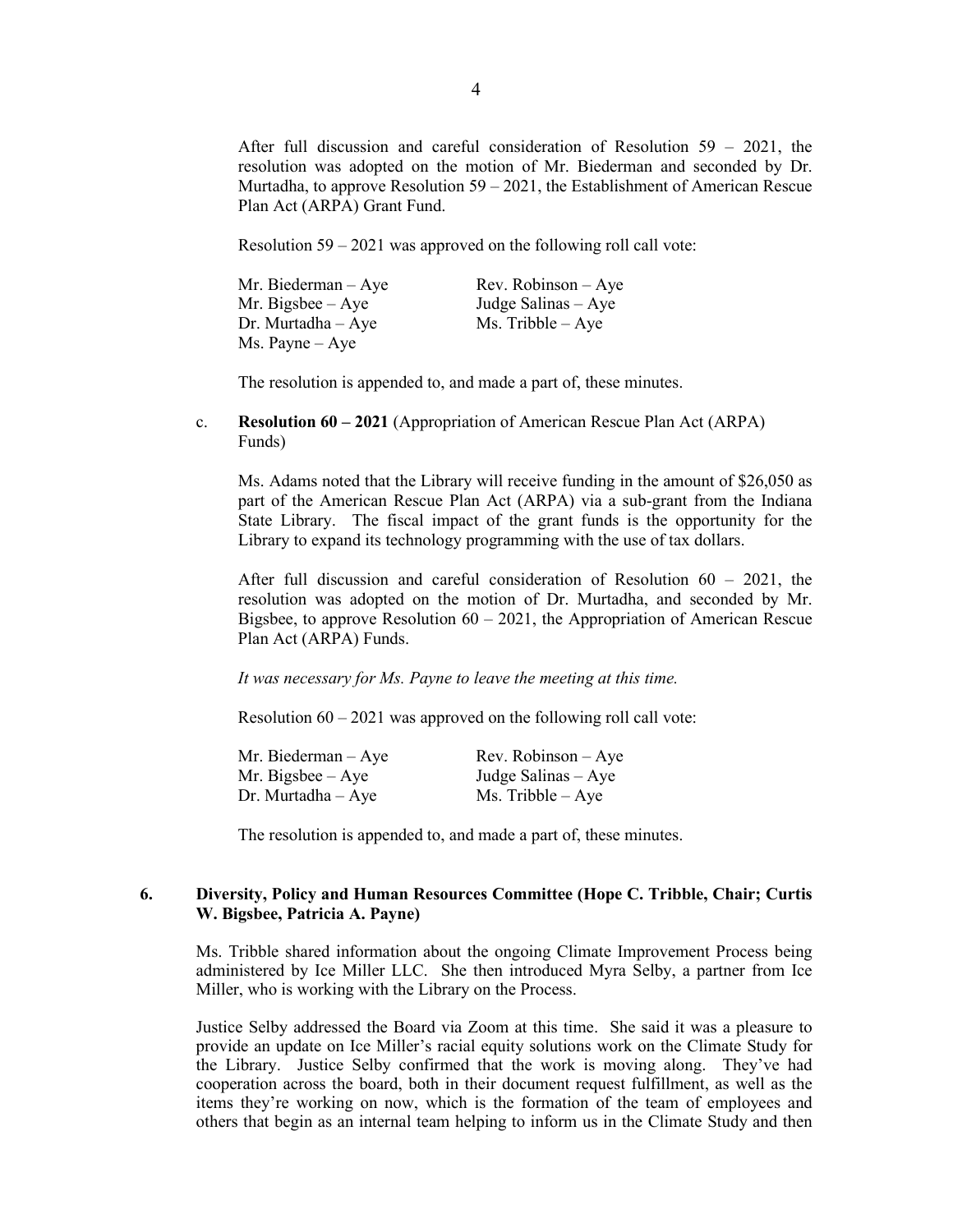they will build capacity during this period to then become a lead team going forward on the Library's racial equity work after the Ice Miller report is submitted and the racial equity work continues thereafter.

The team has named themselves the "Go Team." It consists of 16 individuals from across branches, miscellaneous departments, the Library's Union and Staff Association, as well as two seats for community stakeholders, namely, CICF and Wheeler Mission, and a representative from the Library Foundation. The Go Team has held two meetings, both were very productive. They are enthusiastic about helping Ice Miller to understand what they view as the challenges from a racial equity perspective and seem to be very engaged and excited about starting on this journey. They are now working with Ice Miller on an employee survey. Approximately a week has been lost in the timeline just because it took a while to form the Team and get the first meeting on the books. Ice Miller believes they can make that time up. They plan to submit their written report to the Board in early 2022.

## a. **Resolution 61 – 2021** (Annual Salary Resolution)

Tisha Galarce, Interim Human Resources Director, shared information about pay grades, staff positions and benefits. A new pay structure schedule will become effective during the first pay period of 2022. Pay Grades 3 and 4 have an increased minimum and maximum salary. Also, Pages have been moved to Pay Grade 3. All the proposed changes have been accounted for in the 2022 Budget.

After full discussion and careful consideration of Resolution  $61 - 2021$ , the resolution was adopted on the motion of Mr. Bigsbee, and seconded by Mr. Biederman, to approve Resolution  $61 - 2021$ , the Annual Salary Resolution.

Resolution  $61 - 2021$  was approved on the following roll call vote:

| Mr. Biederman $-$ Aye | $Rev. Robinson - Ave$ |
|-----------------------|-----------------------|
| Mr. Bigsbee $-$ Aye   | Judge Salinas – Aye   |
| $Dr.$ Murtadha $-Aye$ | $Ms.$ Tribble $-Aye$  |

The resolution is appended to, and made a part of, these minutes.

b. **Resolution 62 – 2021** (Approval for Additional Payments at the End of the Year)

Ms. Galarce mentioned that due to a 2021 Budget surplus, Board-appointed and hourly employees in active status will be provided a one-time, extra compensation payment. Hourly employees and Pages will receive a \$300 payment, part-time employees will receive a \$500 payment and full-time employees will receive a \$1,000 payment on December 10, 2021.

Dr. Murtadha suggested that, in the future, we speak to the Library's Union before distributing funds.

After full discussion and careful consideration of Resolution  $62 - 2021$ , the resolution was adopted on the motion of Ms. Tribble, and seconded by Dr. Murtadha, to approve Resolution  $62 - 2021$ , the Approval for Additional Payments at the End of the Year.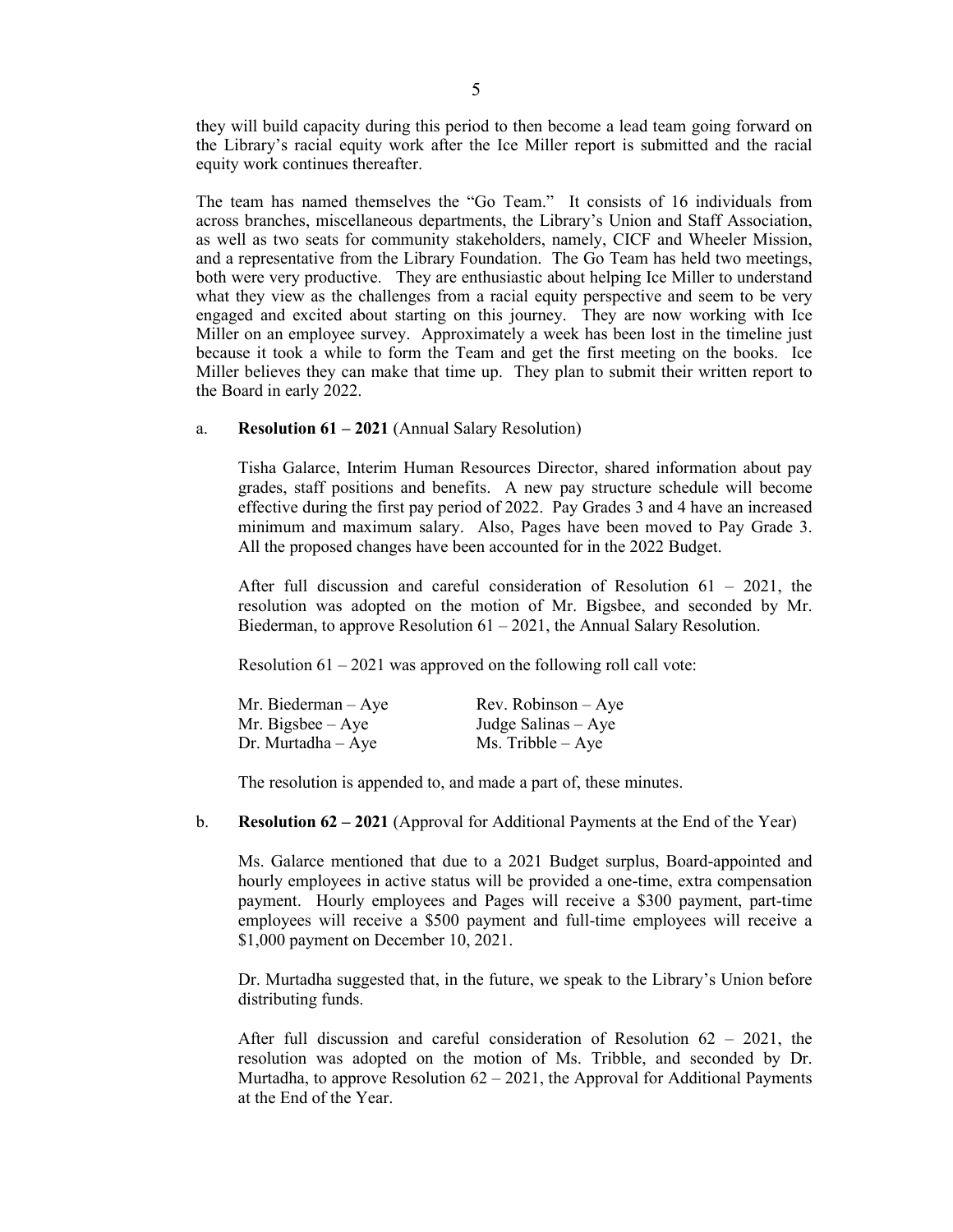Resolution 62 – 2021 was approved on the following roll call vote:

| Mr. Biederman $-$ Aye | $Rev. Robinson - Aye$ |
|-----------------------|-----------------------|
| Mr. Bigsbee $-$ Aye   | Judge Salinas – Aye   |
| Dr. Murtadha $-$ Aye  | $Ms.$ Tribble $-Aye$  |

The resolution is appended to, and made a part of, these minutes.

# **7. Facilities Committee (Curtis W. Bigsbee, Chair; Dr. Khaula Murtadha, Rev. T. D. Robinson)**

a. **Resolution 63 – 2021** (Approval to Amend the Services Contract for Security and Alarm Response Services)

Mr. Helling discussed Resolution 63 – 2021.

He pointed out that the Library is currently under contract with Universal Protection Service, LLC, d/b/a Allied Universal Security Services ("Allied Universal"), successor by acquisition to G4S Secure Solutions (USA), Inc. Management recommends that the Library remain with Allied Universal through the end of our amended contract with the 90-day extension and accept the 2021-2022 Proposed Rate Schedule. The additional cost of this service will be funded from the Operating Fund and is within the approved appropriation for 2021.

He went on to advise that the Library has been working diligently to establish an inhouse security team. We will continue to replace contracted security with Library Security Assistants at all of our locations, as is feasibly possible.

After full discussion and careful consideration of Resolution 63 – 2021, the resolution was adopted on the motion of Mr. Bigsbee, and seconded by Dr. Murtadha, to approve Resolution  $63 - 2021$ , the Approval to Amend the Services Contact for Security and Alarm Response Services.

Resolution 63 – 2021 was approved on the following roll call vote:

| Mr. Biederman – Aye | $Rev. Robinson - Aye$ |
|---------------------|-----------------------|
| Mr. Bigsbee – Aye   | Judge Salinas $-$ Aye |
| Dr. Murtadha – Aye  | $Ms.$ Tribble $-Aye$  |

The resolution is appended to, and made a part of, these minutes.

## **8. Library Foundation Update**

Rev. Robinson reviewed the information contained in the November 2021 Update.

#### **News**

The Library Foundation wrapped up the 2021 Staff Campaign, "Going for Gold." The preliminary total of \$22,486.45 was contributed by 132 Library and Foundation staff members. Thank you to all staff who participated. We would also like to thank the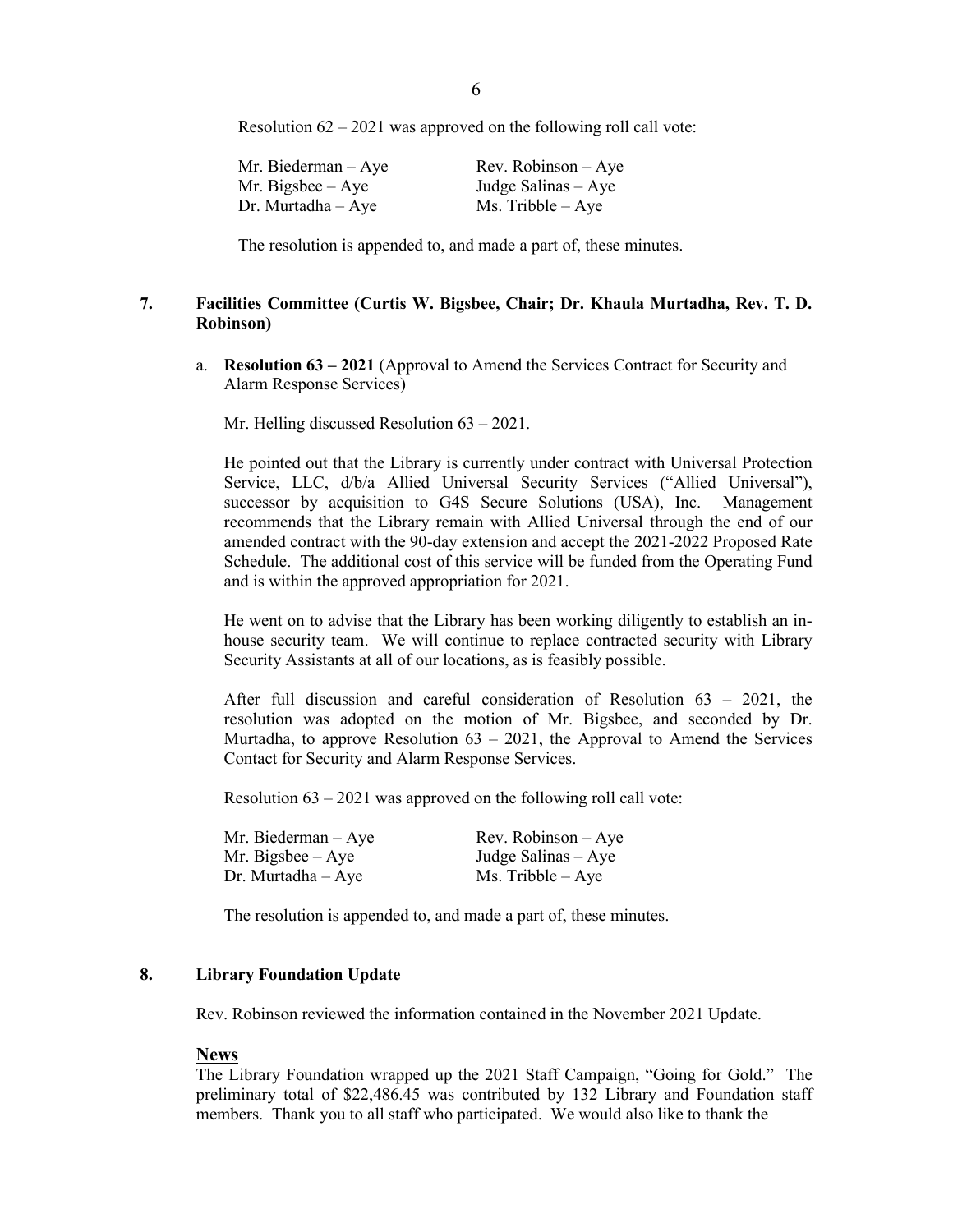following Library staff for serving on the staff campaign committee this year: Katie Bulloff, Mike Coghlan, Mike Ehret, Joan Emmert, Christopher Hogsett, Emilie Lynn, Olanike Olaniyi, Staci Terrell and Michelle Sharp. Included in your packet are testimonial emails the staff campaign members sent to all Library staff to encourage participation.

#### **Donors**

The Foundation thanks 251 donors who made gifts last month. The following are our top corporate and foundation contributors:

College Savings Bank Ritz Charles, Inc. Woodley Farra Manion Portfolio Management, Inc.

### **Program Support**

This month, the Library Foundation is proud to provide more than \$52,000 for Library programs and initiatives. Examples of major initiatives supported include:

High School eBook Collection 100 Books Before Graduation Simple and Affordable Plant Based Cooking

# **9. Report of the Interim Chief Executive Officer**

Mr. Helling requested that the Board approve the Resolution Regarding Finances, Personnel and Travel that was included in their packet. He advised that there was nothing out of the ordinary this month.

## 1) **Resolution Regarding Finances, Personnel and Travel (64 – 2021)**

Rev. Robinson made the motion, which was seconded by Dr. Murtadha, to approve Resolution 64 – 2021, the Resolution Regarding Finances, Personnel and Travel.

Resolution 64 – 2021 was approved on the following roll call vote:

| Mr. Biederman $-$ Aye  | $Rev. Robinson - Ave$ |
|------------------------|-----------------------|
| Mr. Bigsbee $-$ Aye    | Judge Salinas $-$ Aye |
| $Dr.$ Murtadha $-$ Aye | $Ms.$ Tribble $-$ Aye |

The resolution is appended to, and made a part of, these minutes.

Mr. Helling went on to introduce and welcome the Library's new Diversity, Equity and Inclusion Officer, Keesha Hughes.

He then briefly discussed some information received from Melinda Mullican of the Library's Staff Association Scholarship Committee. He mentioned that staff member, Sylvia Robertson, a Technology Learning Specialist at Central Library, was being awarded the \$1,000 Spring Scholarship from the Committee. The recipient of the Committee's Fall Scholarship will be announced in January.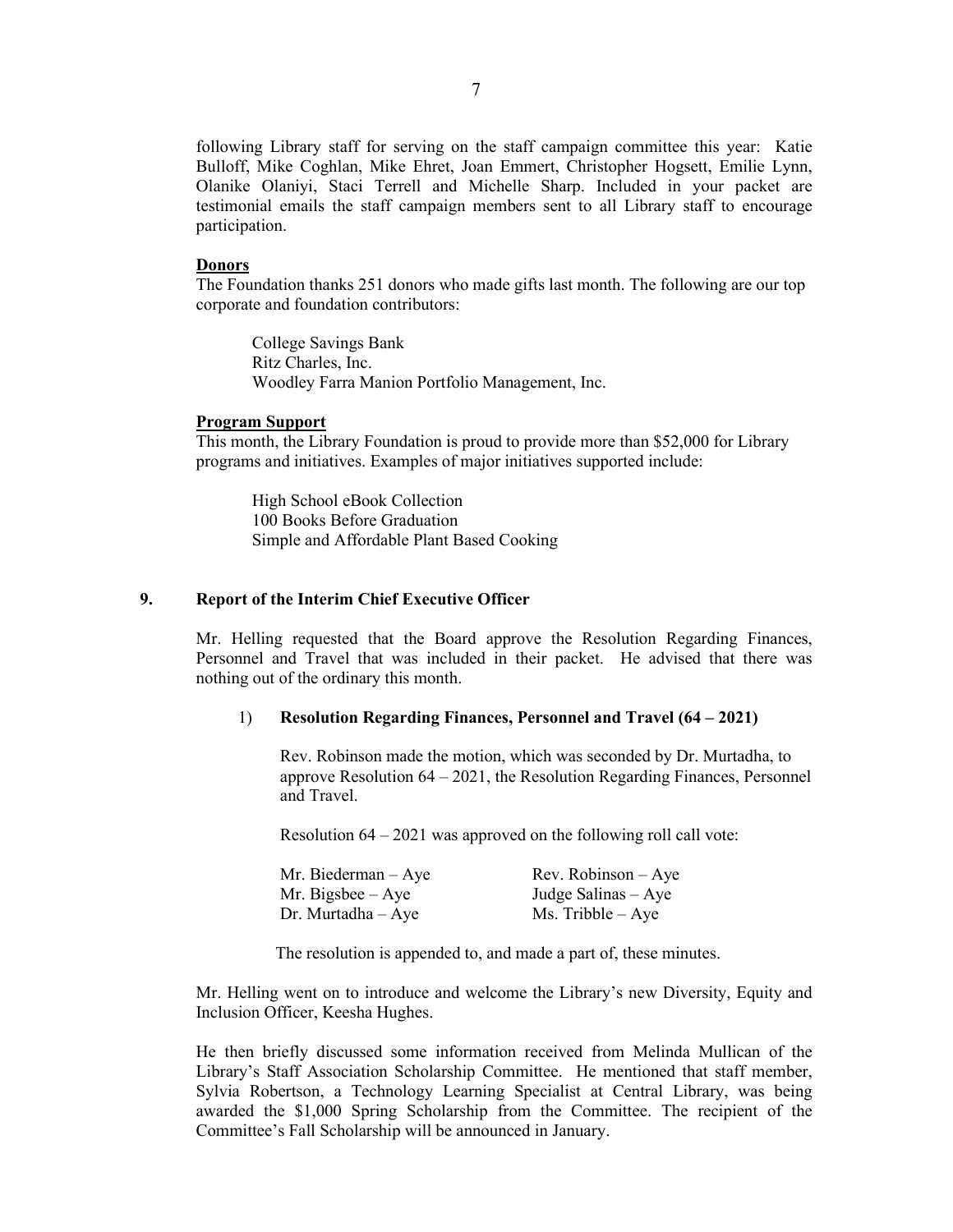He then mentioned that last Saturday's Fall Fest was a great success. It featured the winners of the Slammin' Rhymes Poetry Contest. He acknowledged all the hard work done by the Library's African American History Committee to put on that program and he thanked the Steve Talley Family, as supporters of the Foundation through the Donna Talley Story Theater Fund. That Family made the event possible.

Mr. Helling was pleased to announce that the launch of the Digital Encyclopedia of Indianapolis ("DEOI") held at Central Library was an exciting and well-attended event. The Library partnered with The Polis Center at IUPUI on the DEOI and he hopes to be able to share more information and a demonstration about the DEOI at the next Board Meeting.

#### b. **Interim CEO Roadmap – November 2021**

The November 2021 Roadmap was provided to the Board. Mr. Helling pointed out that the red text is this month's updates to the Roadmap.

He then discussed some of the items in the CEO/Executive Committee section that included the following topics:

Listening Efforts Office Hours in Branches Advisory Panel Q & A Form Directors Working in Branches Improving Communication Between the Union and Administration Servant Leadership Training Focusing on Strategic Plan EC Matrix Quarterly Reports Café Contract

## **UNFINISHED BUSINESS**

**10.** None.

#### **NEW BUSINESS**

**11.** None.

#### **AGENDA BUILDING**

**12. Future Agenda Items –** This time was made available for discussion of items not on the Agenda which were of interest to Library Board members and the opportunity was given to suggest items that should be included on future Library Board Meeting Agendas.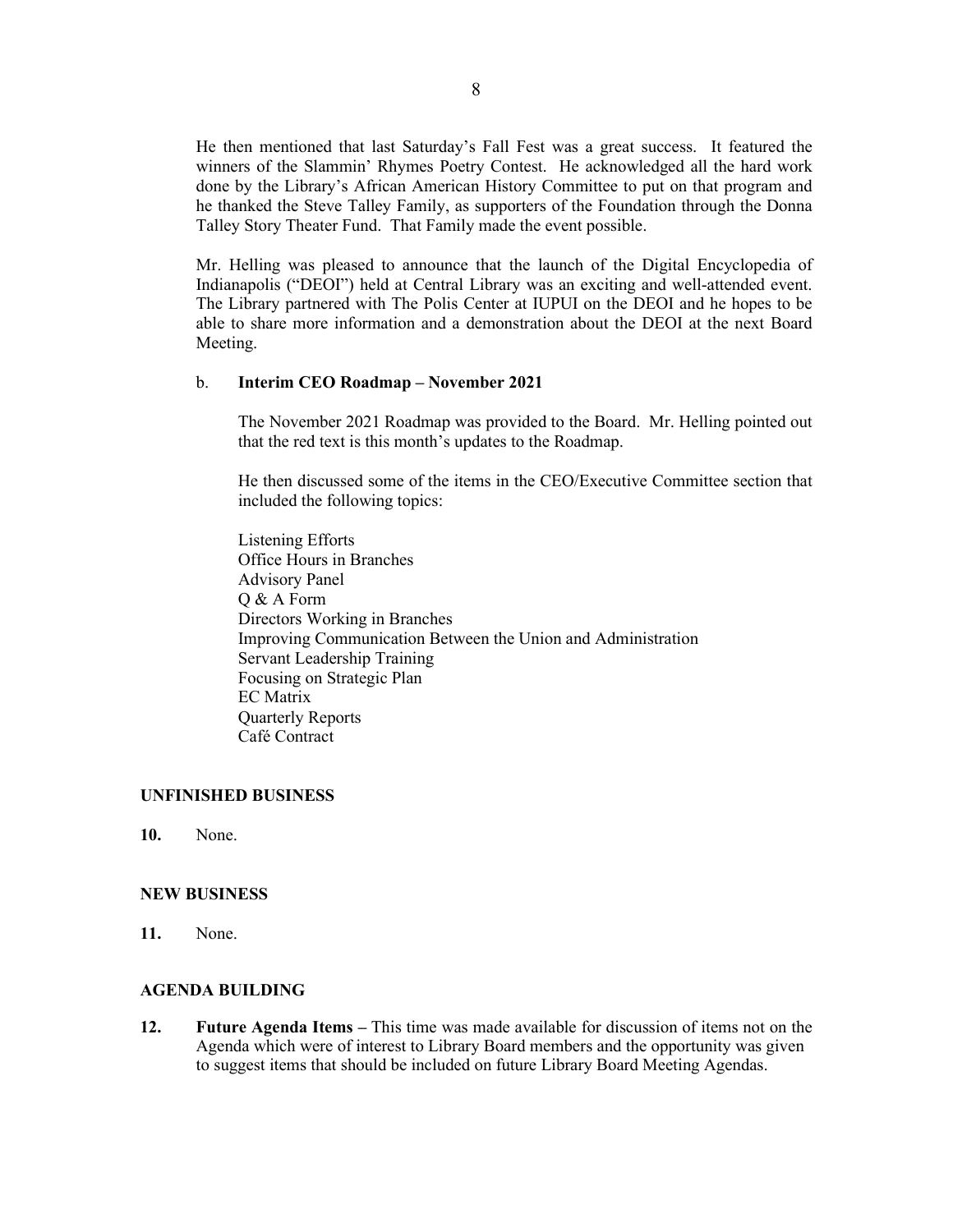Items suggested for upcoming Board Agendas are as follows:

**December, 2021 -** Dr. Murtadha wanted more information relating to community engagement. As we were thinking about the facilities and how much data was brought back from surveys and discussions, etc., how do we do that work in ways that continue to grow and develop that footprint? For instance, in the newer branches, how do we determine, not just the headcount, but how do we pay attention to the kinds of things that are tied to the interest of the community, the collections, etc. Should we establish a short-term committee for the study of community engagement at some point?

Judge Salinas advised he had no problem with that suggestion. Dr. Murtadha should submit a proposal.

### **INFORMATION**

**13. Materials** 

None.

## **14. Board Meeting Schedule for 2021 (Notice and Place of Meeting) and Upcoming Events/Information**

- a. **Board Meetings for 2021***– Current calendar will be updated, as necessary, and additional information highlighted***.**
- b. **Library Programs/Free Upcoming Events** may be found at attend.indypl.org.

# **15. Notice of Special Meetings**

None.

### **16. Notice of Next Regular Meeting**

Monday, December 13, 2021, at the Library Services Center, 2450 North Meridian Street, at 6:30 p.m.

# **17. Other Business**

None.

## **18. Adjournment**

The Secretary announced that there was no further business to come before the Board.